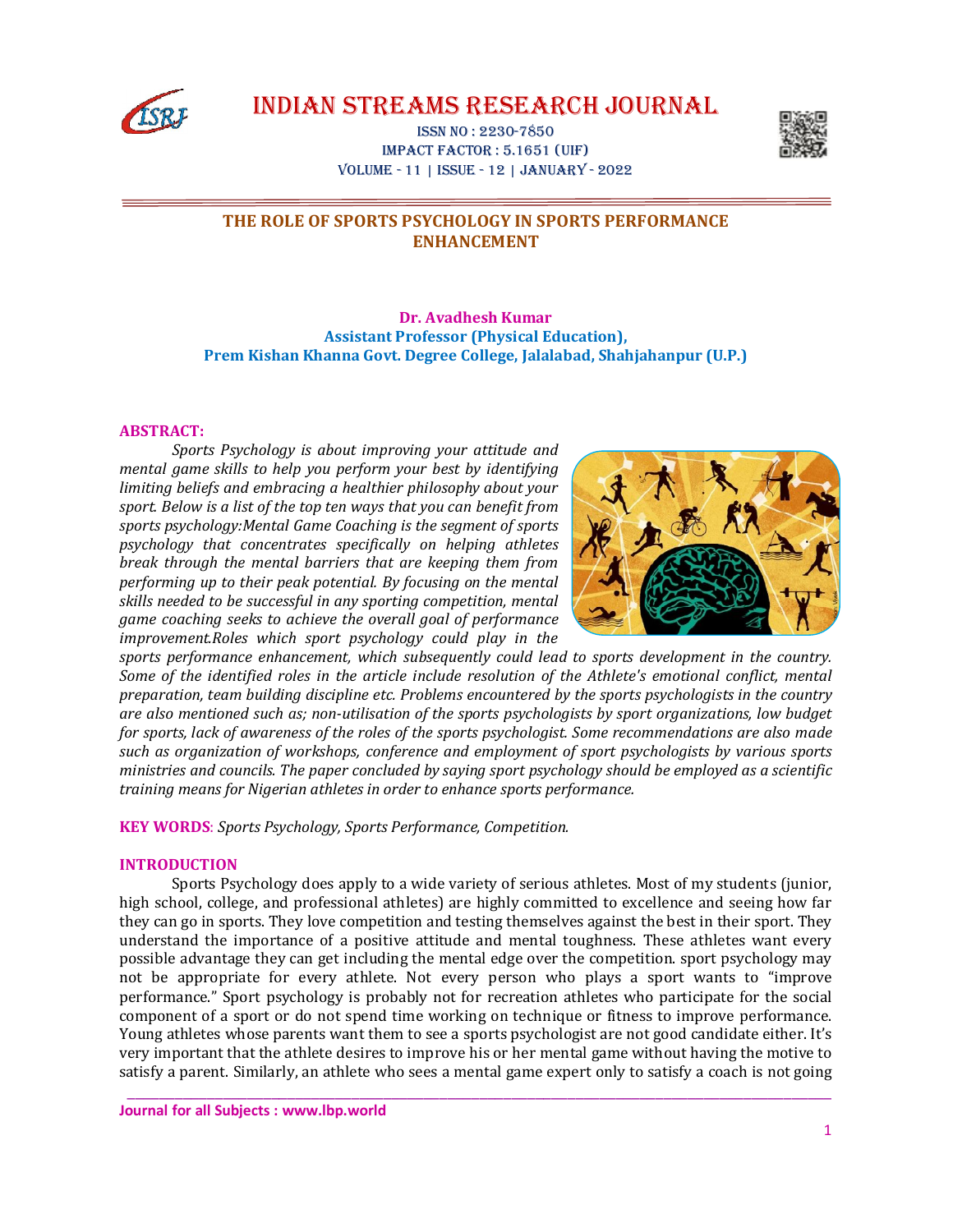to fully benefit from mental training. Sport psychology is not just about improving athletic performance. Sport psychology plays a much large role within performance. Sport psychology can be about developing interventions which help to prevent mental health among the athletic population. Sport psychology can be about teaching athletes transferable skills that they can use in not only sport but also in work and family life. Sport psychology can be about helping athletes to manage transitions and deal with issues associated with retirement. Athletes can be particular vulnerable to mental health problems due to the intense pressure associated to elite sport and sport psychologists can help athletes to deal with some of these issues.

\_\_\_\_\_\_\_\_\_\_\_\_\_\_\_\_\_\_\_\_\_\_\_\_\_\_\_\_\_\_\_\_\_\_\_\_\_\_\_\_\_\_\_\_\_\_\_\_\_\_\_\_\_\_\_\_\_\_\_\_\_\_\_\_\_\_\_\_\_\_\_\_\_\_\_\_\_\_\_\_\_\_\_\_\_\_\_\_

- 1. Improve focus and deal with distractions. Many athletes have the ability to concentrate, but often focus is displaced on the wrong areas such as when a batter thinks "I need to get a hit" while in the batter's box, which is a result-oriented focus.
- 2. To instill a healthy belief system and identify irrational thoughts. One of the areas I pride myself on is helping athlete identify ineffective beliefs and attitudes such as comfort zones and negative selflabels that hold them back from performing well. These core unhealthy beliefs must be identified and replaced with a new way of thinking. Unhealthy or irrational beliefs will keep you stuck no matter how much you practice or hard you try.
- 3. Improve or balance motivation for optimal performance. It's important to look at your level of motivation and just why you are motivated to play your sport. Some motivators are better in the long-term than others. Athletes who are extrinsically motivated often play for the wrong reasons, such as the athlete who only participates in sports because of a parent. I work with athlete to help them adopt a healthy level of motivation and be motivated for the right reasons.
- 4. In inspiring athletes, the sports psychologist uses his or her individual intelligence actions. This time encouraging the athlete to take part in training by different means, makes him or her feel the success of training, and also makes them have a say in the training plan. Motivation does not signify material reward like money, home, vehicle etc.
- 5. Another important tension.field where sports psychology can assist in improving sports performance is stress management. Stress management in athletes is established. There are different strategies to deal with
- 6. Enhancement of Physiological Capacities :Sports psychology plays a very unique role in the enhancement of physiological capacities such as strength, speed and flexibility etc., Motivation plays a major role in the enhancement of physical capacity of sportpersons. It is well-known as well as an established fact that psychological capacities or powers can increase physiological capacities of individuals.
- 7. Learning the Motor Skills : Sports psychology plays its major role in the learning of motor skills. Motor skills learning depends on the individual's level of readiness, i.e., physiological readiness and psychological readiness. Physiological readiness in children is development of the necessary strength, flexibility and endurance as well as the development of various organ systems so that they may perform motor skills required in the activity. Psychological readiness is related to the learner's state of mind. It means the desire and willingness to learn the particular skill. In psychological readiness, sports psychology plays an important role. Sports psychology is also helpful in the cognitive stage, the a social-active stage and the autonomous stage of motor skill learning.
- 8. In understanding the behaviour : Sports psychology helps in understanding the behaviour of athletes or sportspersons engaged in competitive sports. Coaches also come to know the interest, attitude towards physical activity, instincts, drives and personality of sportspersons. It does not play its role only in understanding of behaviour but it also plays its role in medication of behaviour in various sports situations.
- 9. In controlling the emotions : Sports psychology plays a very important role in controlling the emotions of sportspersons during practice as\* well as competition. Generally, these emotions may bring spontaneous changes in the behaviour of sportspersons. These are anger, disgust, gear, negative self thinking and feeling of ownership, etc. If these emotions are not controlled well in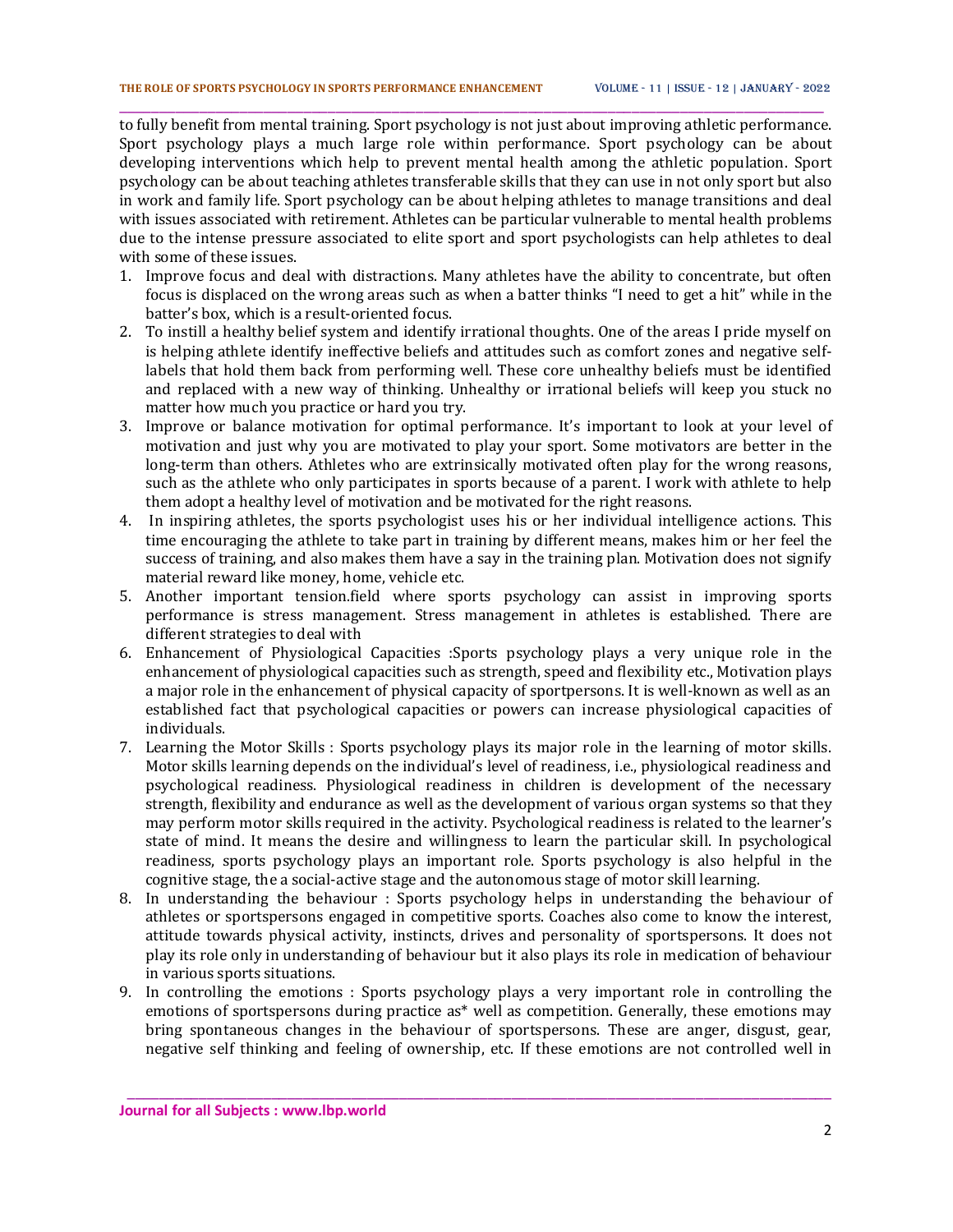time, the performance may be decreased. Sports psychology plays a vital role at such juncture. It helps in balancing the arousal of emotions which further improves the performance.

\_\_\_\_\_\_\_\_\_\_\_\_\_\_\_\_\_\_\_\_\_\_\_\_\_\_\_\_\_\_\_\_\_\_\_\_\_\_\_\_\_\_\_\_\_\_\_\_\_\_\_\_\_\_\_\_\_\_\_\_\_\_\_\_\_\_\_\_\_\_\_\_\_\_\_\_\_\_\_\_\_\_\_\_\_\_\_\_

- 10. In preparation of athletes psycho-logically for competitions : Sports psychology also plays its role in preparation of athletes psychologically for competitions. Intact, it has become a trend to give psychological tips to athletes or team players before and after the competitions. That is why, sports psychologists' services are required with a national level and international level terms. They create the will 'to win' in the players.
- 11. Role in the emotional problems of sportspersons : Stress, tension and anxiety are natural during practice period and competitions or tournaments. There may be some other emotional problems such as depression, frustration. Anorexia and panic etc. The knowledge of sports psychology may be helpful in such situations. Techniques of relaxation and concentration for stress management can be applied on sportspersons who are under such problems. Conclusively, it can be said that sports psychology plays a very vital role in enhan-cing the performance of sportspersons. It deals with the various mental qualities such as concentration, confidence, emotional control and commitment etc., which are important for successful performance in sports and games

#### **CONCLUSION**

For decades, the value of sports psychology has been achieved, but very few coaches and athletes think about ways to enhance their results. Many coaches and athletes also concentrate on athletic success, but a mix of physiological factors, technical abilities, tactical insight & state of mind decide sport performance. The top performance of all four variables is critical. But it can be argued that the last is the executive function, when the mind decides whether or not what you've trained in recent years is made known – but it's that part of sports success that is generally least regarded in training for competition at the time when it's necessary. Therefore it is the mind that provides maybe the greatest opportunity for competitive advantage in a world where many athletes are mentally, technically  $\&$ tactically more and more alike Failure or success in the area usually depends on mental aspects almost as physical ones. Sports psychologists realize the remarkable effect of the athlete's mindset and concentrate on preparing the brain to conquer obstacles on the field while improving trust for optimum performance Every single one of us has an untapped source of energy which may be drawn upon to take about outstanding outcomes. Enhancing inspiration is essentially about a difference of attitude, creating a good could do' mindset and engaging in systematic behaviours- the short term practice objectives that facilitate improvement.

Sports Psychology does apply to a large number of extreme athletes. Most of the pupils (junior, professional athletes, college, and high school) are highly devoted to excellence and seeing the distance they are able to go to sports. They like tests as well as competition themselves against the very best in the sport of theirs. They realize the value of an optimistic attitude as well as mental toughness. These athletes would like every possible benefit they are able to buy like the mental advantage of the competition.

### **REFERENCES**

- Adedeji, J. A. (1987). Mental Preparation for Sports Events/Competition Psyche Up. Edited proceedings ofthe 2nd National Conference of the Sports Psychology. Association of Nigeria.
- Core, R. C. ll.7)O). Spores Psychology, Concept and Applications: (Second Edition). Dubuque, Iowa: Win C. Brown Publishers.
- Ikulayo (1990). Understanding Sports Psychology. Lagos: EAJTCN Press.
- Ikulayo (2003). The Mind in the Body: Sports Psychology as the Cornerstone to Sport achievements and greatness. Lagos: University of Lagos Press.
- Lyons, M. (2004). In support ofa writt .urriculum based on sport Psychology for High School Sports Team. http.//www/athleticinsi;Sht.com/vo13ss2/commentary.htm. Retrieved 23/2/04
- Singer, R. N. (1980). Sports Psychology. An Overview. In W. F. Straub, Sports Psychology: An Analysis of Athlete & Behaviour. New York. Movement PUblications.